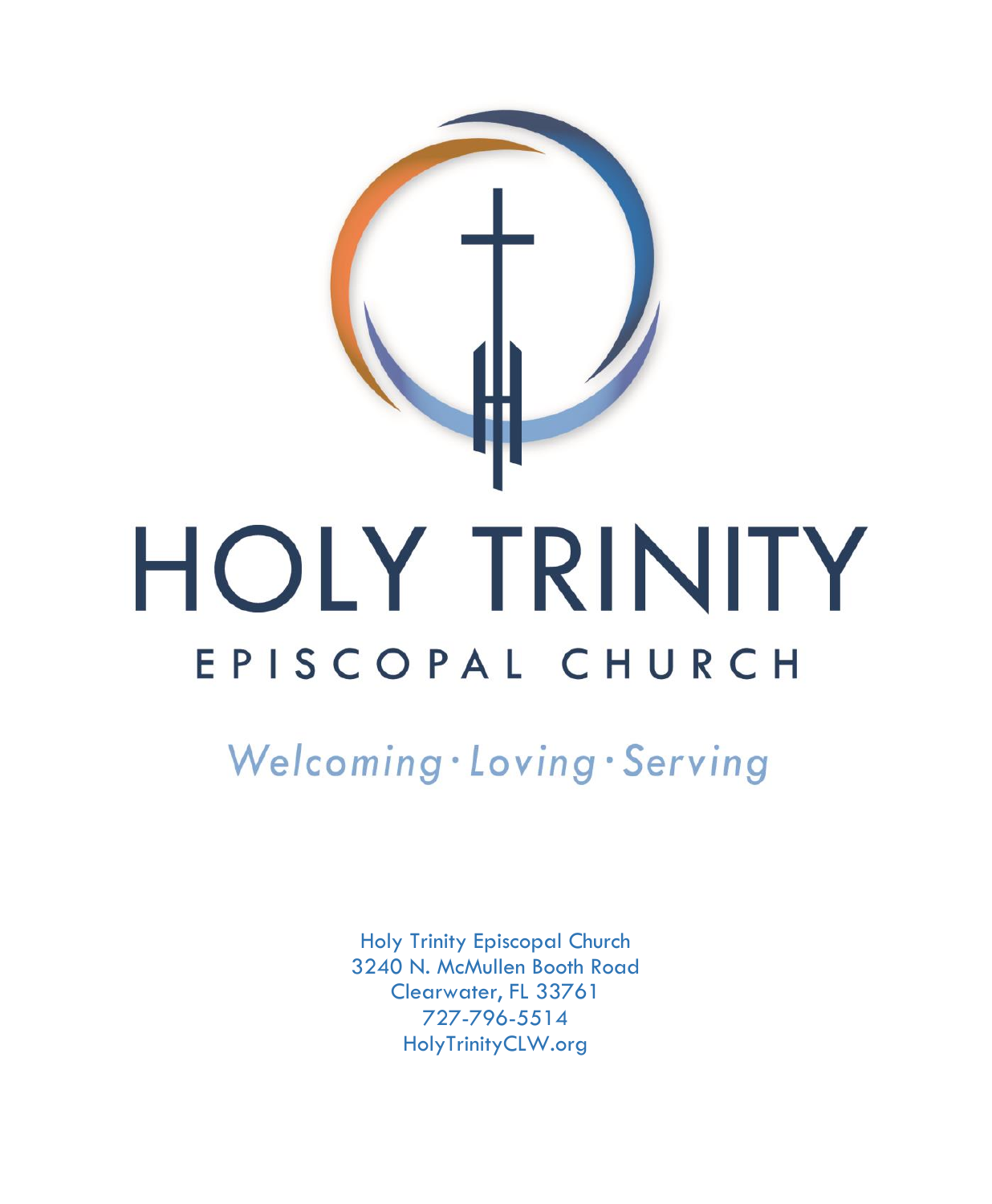*TO OUR VISITORS*…Welcome to Holy Trinity Episcopal Church in beautiful Clearwater, Florida. Holy Trinity wants to share God's redeeming love with you and your family! We believe "come as you are, whoever you are" best describes us and our worship style. We are defined by our depth of spirituality, our support for one another, and our commitment to outreach in the community. We are part of the Episcopal Diocese of Southwest Florida, and believe ALL baptized Christians are welcome at the Lord's Table.

We have Sunday services at 8AM and 10AM. The 8AM Service is Rite II from the Book of Common Prayer and is a spoken service. The 10AM Service, also Rite II, includes music, choir, nursery care, in-worship children's story and Sunday school for kids Pre-K to  $5<sup>th</sup>$  grade. In addition, we offer hot breakfast and fellowship on the 1<sup>st</sup> and  $3<sup>rd</sup>$  Sundays of the month at 9AM in our Café.

We would like to send you the Holy Trinity digital newsletter. Please provide your contact information in the Guest Book found in the narthex. For more information on activities happening at Holy Trinity, visit the online calendar at HolyTrinityClw.org. For questions, please call 727-796-5514 or email [church@holytrinityclw.org.](mailto:church@holytrinityclw.org) We're so glad that you're here!

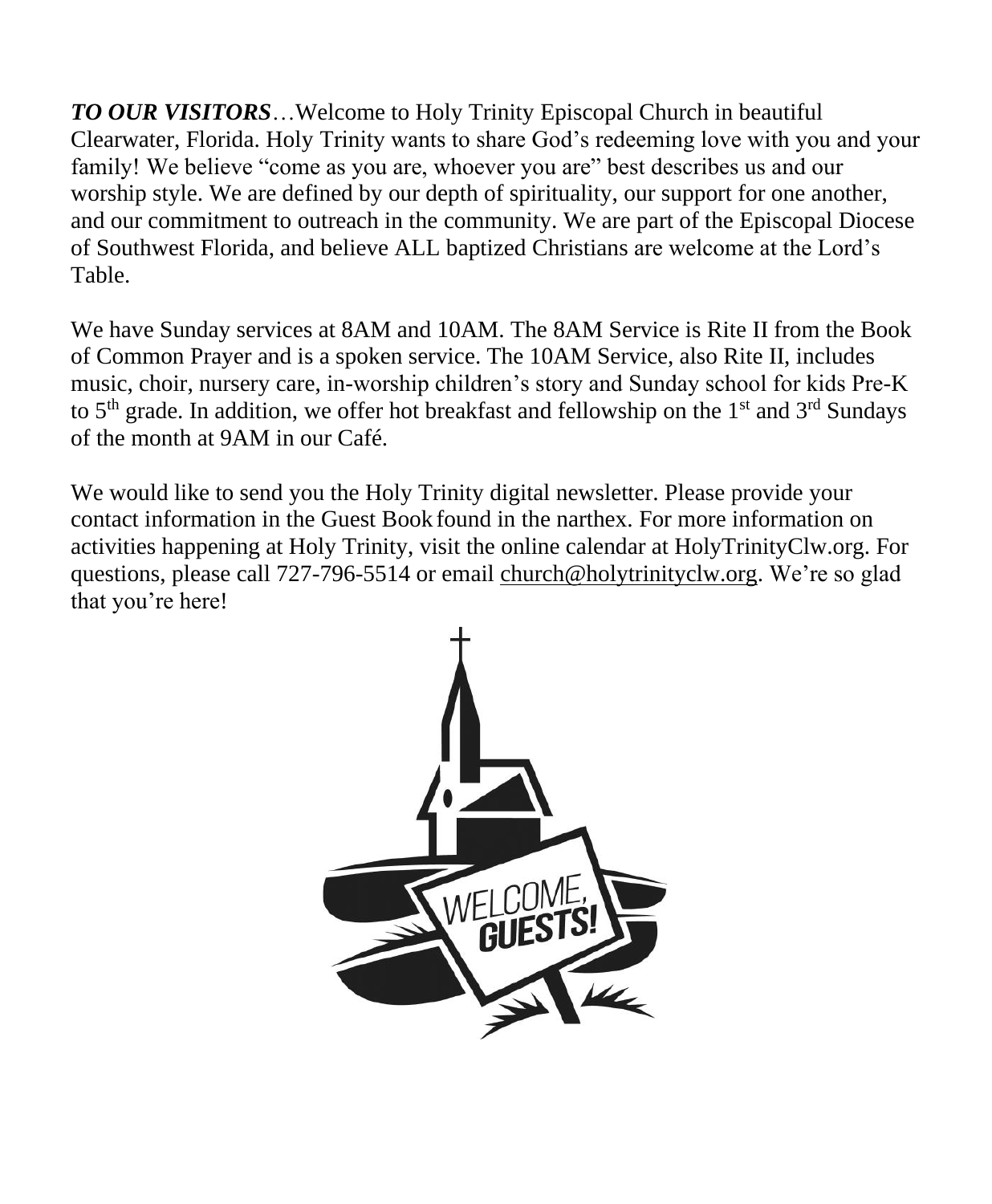# **Holy Eucharist: Enriching Our Worship**

# **The Third Sunday after Pentecost June 26, 2022**

| Prelude (10am)                       | Improvisation        |                         |
|--------------------------------------|----------------------|-------------------------|
| Entrance Hymn (10am)<br>All standing | "Praise to the Lord" | $HYmn$ #390 (Blue Book) |

# **The Word of God**

*Celebrant* Blessed be the one, holy, and living God *People* **Glory to God for ever and ever.**

#### *The Celebrant continues*

Almighty God, to you all hearts are open, all desires known, and from you no secrets are hid: Cleanse the thoughts of our hearts by the inspiration of your Holy Spirit, that we may perfectly love you, and worthily magnify your holy Name; through Christ our Lord. **Amen.**

### **Jubilate (8am)**

**Be joyful in the Lord, all you lands; serve the Lord with gladness, and come before his presence with a song. Know this: The Lord himself is God; he himself has made us, and we are his; we are his people and the sheep of his pasture. Enter his gates with thanksgiving; go into his courts with praise; give thanks to him and call upon his Name. For the Lord is good; his mercy is everlasting; and his faithfulness endures from age to age.**

# **Collect of the Day**

| Celebrant | God be with You.   |
|-----------|--------------------|
| People    | And also with you. |
| Celebrant | Let us pray.       |

Almighty God, you have built your Church upon the foundation of the apostles and prophets, Jesus Christ himself being the chief cornerstone: Grant us so to be joined together in unity of spirit by their teaching, that we may be made a holy temple acceptable to you; through Jesus Christ our Lord, who lives and reigns with you and the Holy Spirit, one God, for ever and ever. **Amen.**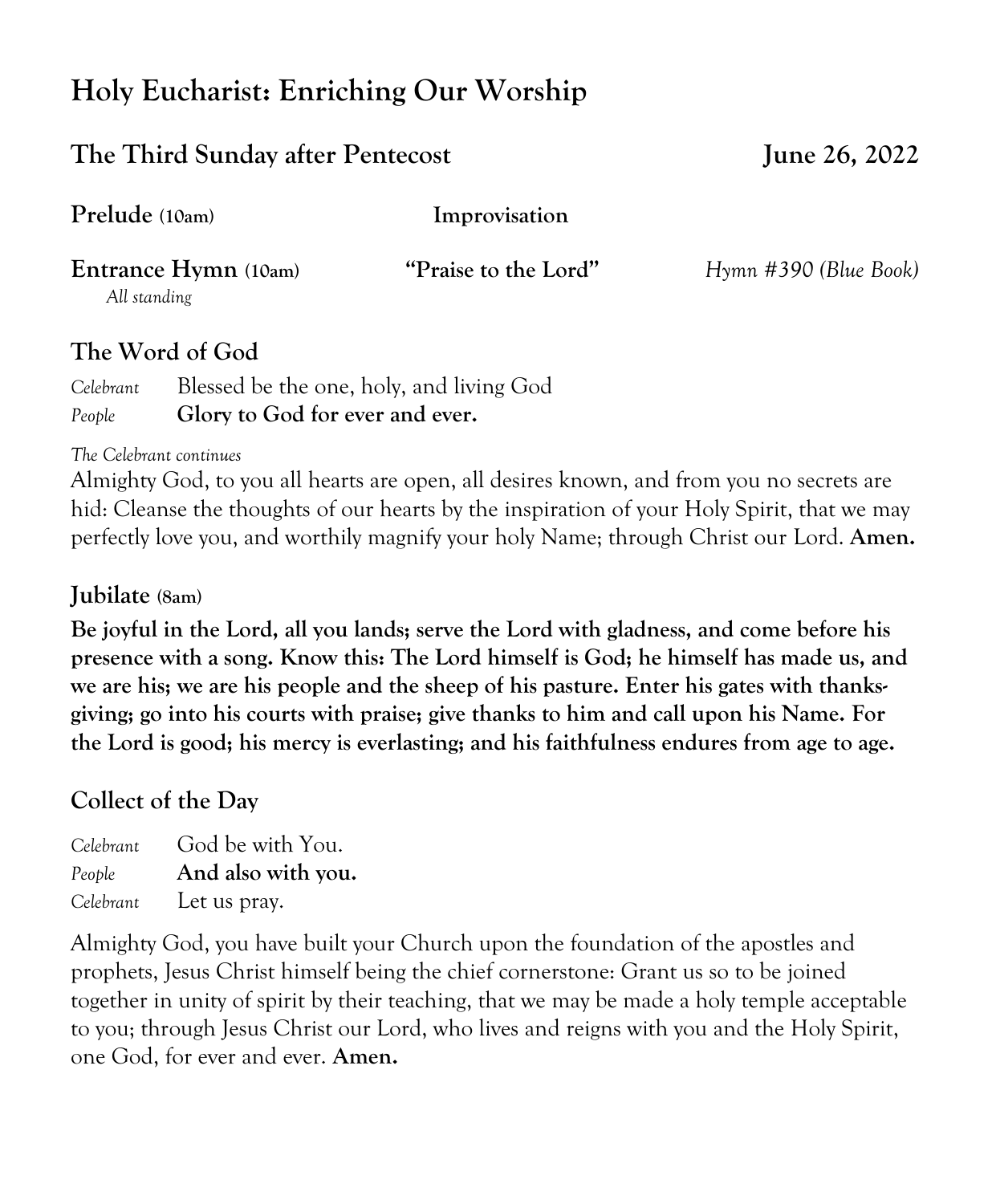#### **Children's Story (10am)**

*All Sit. Children Pre-K to 5th grade proceed to Sunday School following the Children's Story.*

#### **The First Lesson** 2 Kings 2:1-2,6-14

*All Sit*

A Reading from the Second Book of Kings

When the Lord was about to take Elijah up to heaven by a whirlwind, Elijah and Elisha were on their way from Gilgal. Elijah said to Elisha, "Stay here; for the Lord has sent me as far as Bethel." But Elisha said, "As the Lord lives, and as you yourself live, I will not leave you." So they went down to Bethel. Then Elijah said to him, "Stay here; for the Lord has sent me to the Jordan." But he said, "As the Lord lives, and as you yourself live, I will not leave you." So the two of them went on. Fifty men of the company of prophets also went, and stood at some distance from them, as they both were standing by the Jordan. Then Elijah took his mantle and rolled it up, and struck the water; the water was parted to the one side and to the other, until the two of them crossed on dry ground. When they had crossed, Elijah said to Elisha, "Tell me what I may do for you, before I am taken from you." Elisha said, "Please let me inherit a double share of your spirit." He responded, "You have asked a hard thing; yet, if you see me as I am being taken from you, it will be granted you; if not, it will not." As they continued walking and talking, a chariot of fire and horses of fire separated the two of them, and Elijah ascended in a whirlwind into heaven. Elisha kept watching and crying out, "Father, father! The chariots of Israel and its horsemen!" But when he could no longer see him, he grasped his own clothes and tore them in two pieces. He picked up the mantle of Elijah that had fallen from him, and went back and stood on the bank of the Jordan. He took the mantle of Elijah that had fallen from him, and struck the water, saying, "Where is the Lord, the God of Elijah?" When he had struck the water, the water was parted to the one side and to the other, and Elisha went over.

- *Reader* Hear what the Spirit is saying to the Church
- *People* **Thanks be to God.**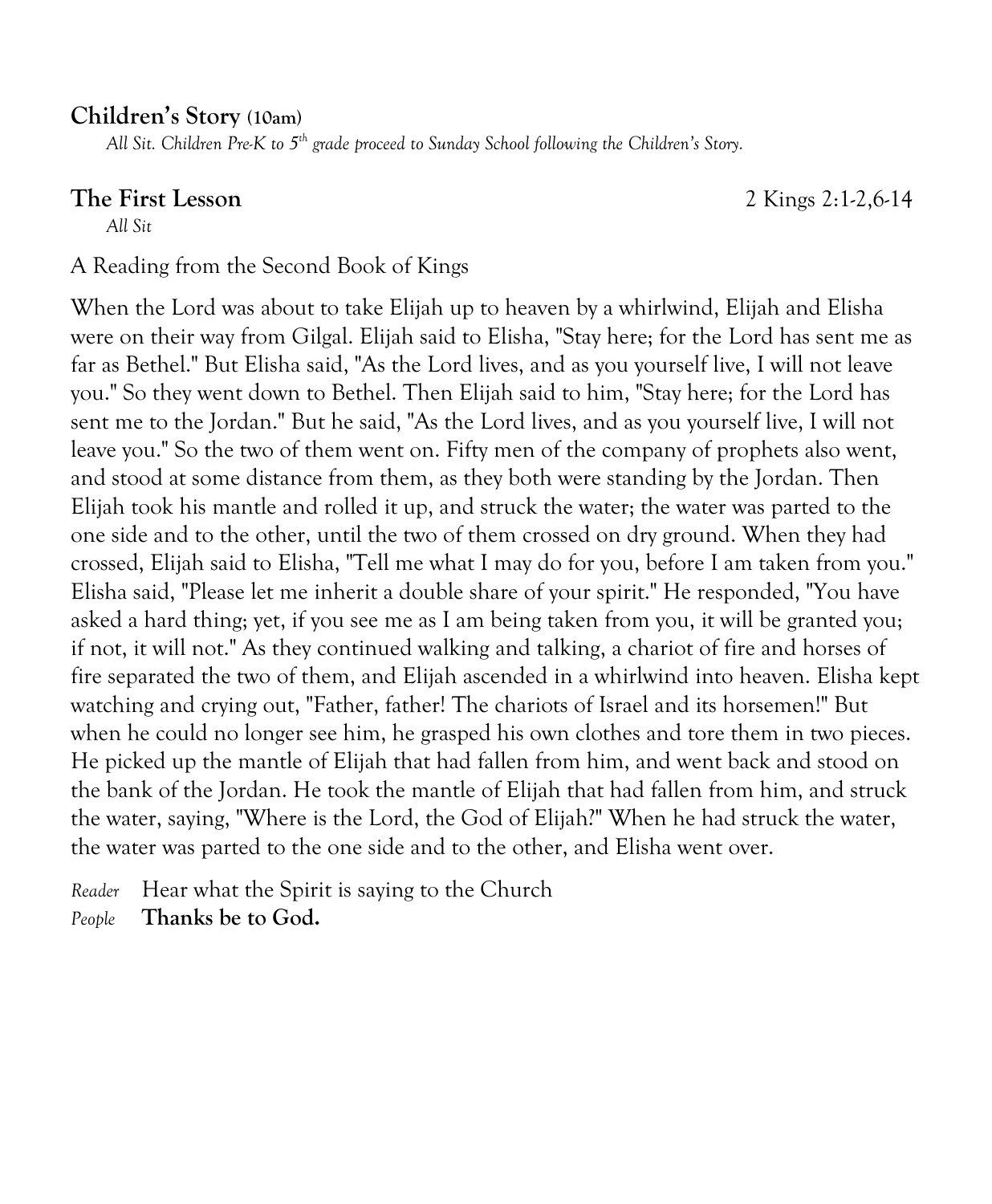*Remain seated. The congregation responds by reading the verses in* **bold***.*

- 1 I will cry aloud to God; \* I will cry aloud, and he will hear me.
- **2 In the day of my trouble I sought the Lord; \* my hands were stretched out by night and did not tire; I refused to be comforted.**
- 11 I will remember the works of the LORD, \* and call to mind your wonders of old time.
- **12 I will meditate on all your acts \* and ponder your mighty deeds.**
- 13 Your way, O God, is holy; \* who is so great a god as our God?
- **14 You are the God who works wonders \* and have declared your power among the peoples.**
- 15 By your strength you have redeemed your people, \* the children of Jacob and Joseph.
- **16 The waters saw you, O God; the waters saw you and trembled; \* the very depths were shaken.**
- 17 The clouds poured out water; the skies thundered; \* your arrows flashed to and fro;
- **18 The sound of your thunder was in the whirlwind; your lightnings lit up the world; \* the earth trembled and shook.**
- 19 Your way was in the sea, and your paths in the great waters, \* yet your footsteps were not seen.
- **20 You led your people like a flock \* by the hand of Moses and Aaron.**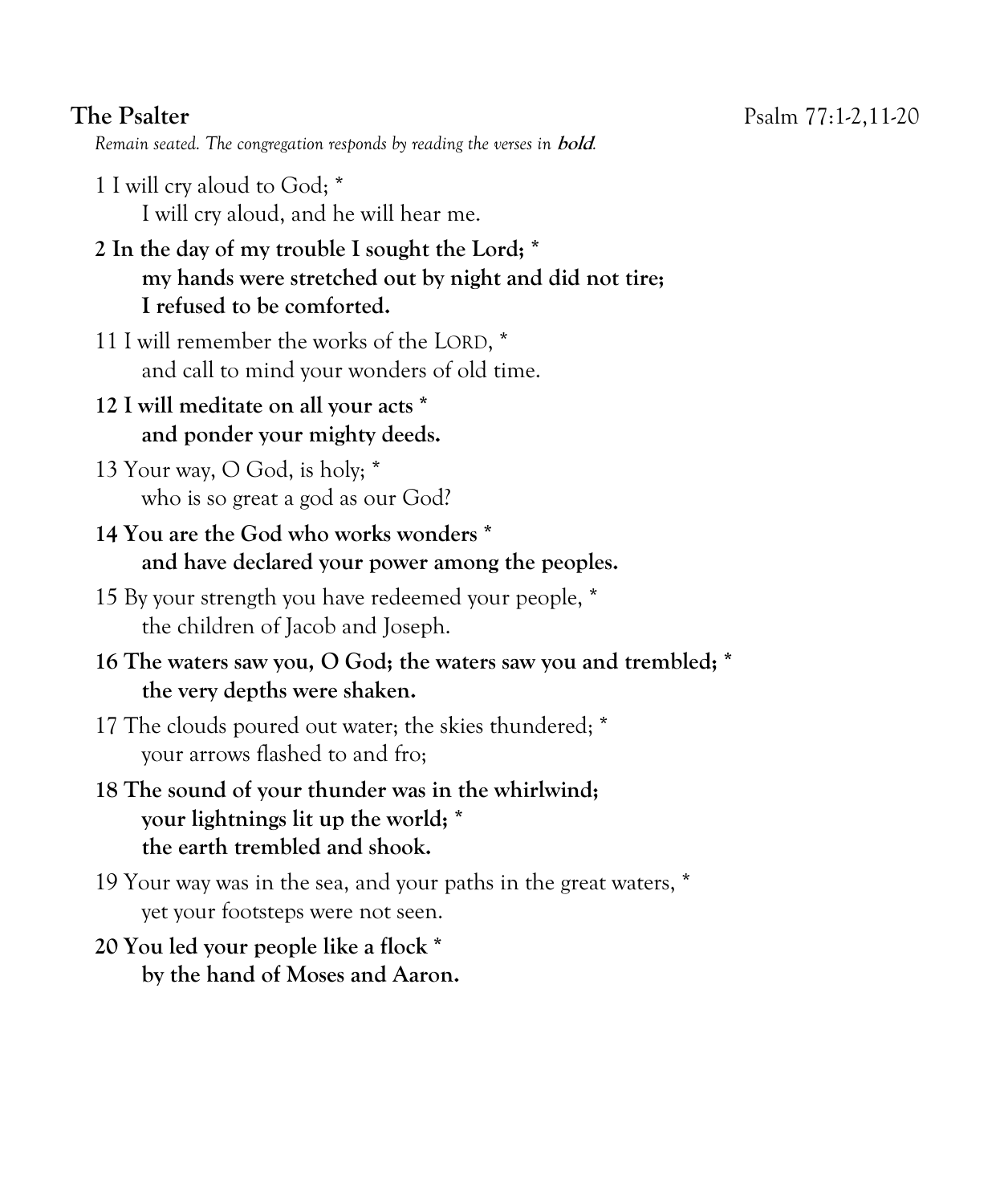#### **The Second Lesson** Galatians 5:1,13-25

A Reading from Paul's Letter to the Galatians

For freedom Christ has set us free. Stand firm, therefore, and do not submit again to a yoke of slavery. For you were called to freedom, brothers and sisters; only do not use your freedom as an opportunity for self-indulgence, but through love become slaves to one another. For the whole law is summed up in a single commandment, "You shall love your neighbor as yourself." If, however, you bite and devour one another, take care that you are not consumed by one another. Live by the Spirit, I say, and do not gratify the desires of the flesh. For what the flesh desires is opposed to the Spirit, and what the Spirit desires is opposed to the flesh; for these are opposed to each other, to prevent you from doing what you want. But if you are led by the Spirit, you are not subject to the law. Now the works of the flesh are obvious: fornication, impurity, licentiousness, idolatry, sorcery, enmities, strife, jealousy, anger, quarrels, dissensions, factions, envy, drunkenness, carousing, and things like these. I am warning you, as I warned you before: those who do such things will not inherit the kingdom of God. By contrast, the fruit of the Spirit is love, joy, peace, patience, kindness, generosity, faithfulness, gentleness, and self-control. There is no law against such things. And those who belong to Christ Jesus have crucified the flesh with its passions and desires. If we live by the Spirit, let us also be guided by the Spirit.

*Reader* Hear what the Spirit is saying to the Church. *People* **Thanks be to God.**

| Sequence Hymn (10am)               | "Spirit of the Living God" | Daniel Iverson                     |
|------------------------------------|----------------------------|------------------------------------|
| Verse 1                            |                            | Verse 2.                           |
| Spirit of the Living God,          |                            | Spirit of the Living God,          |
| fall a-fresh on me.                |                            | fall a-fresh on us.                |
| Spirit of the Living God,          |                            | Spirit of the Living God,          |
| fall a-fresh on me.                |                            | fall a-fresh on us.                |
| Melt me. Mold me. Fill me. Use me. |                            | Melt us. Mold us. Fill us. Use us. |
| Spirit of the Living God,          |                            | Spirit of the Living God,          |
| fall a-fresh on me.                |                            | fall a-fresh on us.                |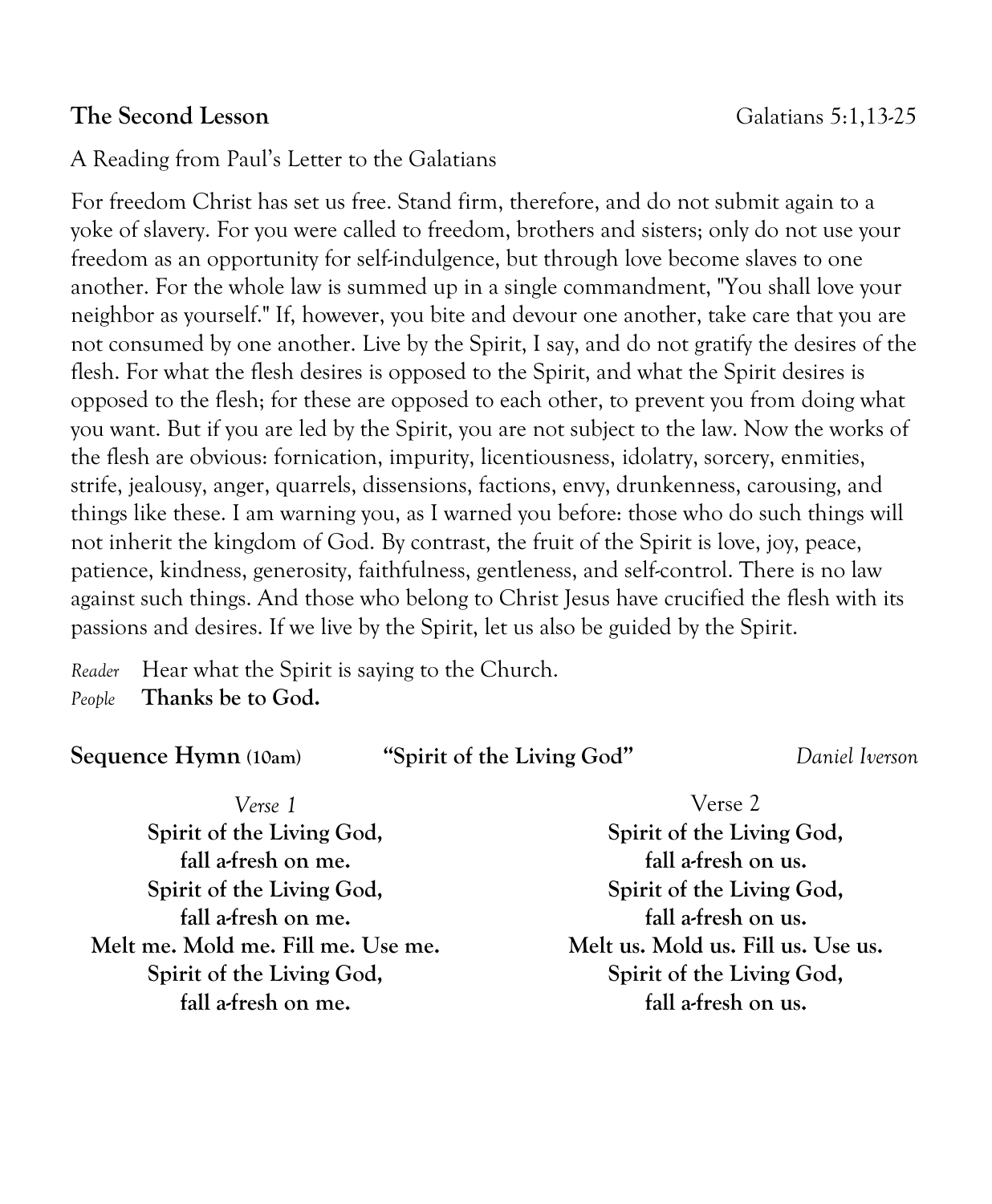*All Standing*

# *Reader* The Holy Gospel of our Savior Jesus Christ according to Luke *People* **Glory to you, our Redeemer.**

When the days drew near for Jesus to be taken up, he set his face to go to Jerusalem. And he sent messengers ahead of him. On their way they entered a village of the Samaritans to make ready for him; but they did not receive him, because his face was set toward Jerusalem. When his disciples James and John saw it, they said, "Lord, do you want us to command fire to come down from heaven and consume them?" But he turned and rebuked them. Then they went on to another village. As they were going along the road, someone said to him, "I will follow you wherever you go." And Jesus said to him, "Foxes have holes, and birds of the air have nests; but the Son of Man has nowhere to lay his head." To another he said, "Follow me." But he said, "Lord, first let me go and bury my father." But Jesus said to him, "Let the dead bury their own dead; but as for you, go and proclaim the kingdom of God." Another said, "I will follow you, Lord; but let me first say farewell to those at my home." Jesus said to him, "No one who puts a hand to the plow and looks back is fit for the kingdom of God."

*Reader* The Gospel of Christ. *People* **Praise to you, our Savior.**

### **Nicene Creed**

*All stand*

**We believe in one God, the Father, the Almighty, maker of heaven and earth, of all that is, seen and unseen.**

**We believe in one Lord, Jesus Christ, the only Son of God, eternally begotten of the Father, God from God, Light from Light, true God from true God, begotten, not made, of one Being with the Father. Through him all things were made. For us and for our salvation he came down from heaven: by the power of the Holy Spirit, he was incarnate of the Virgin Mary and became truly human. For our sake he was crucified under Pontius Pilate; he suffered death and was buried. On the third day he rose again in accordance with the Scriptures; he ascended into heaven and is seated at the right hand of the Father. He will come again in glory to judge the living and the dead, and his kingdom will have no end.**

**Sermon** The Rev. Daniel J. Lemley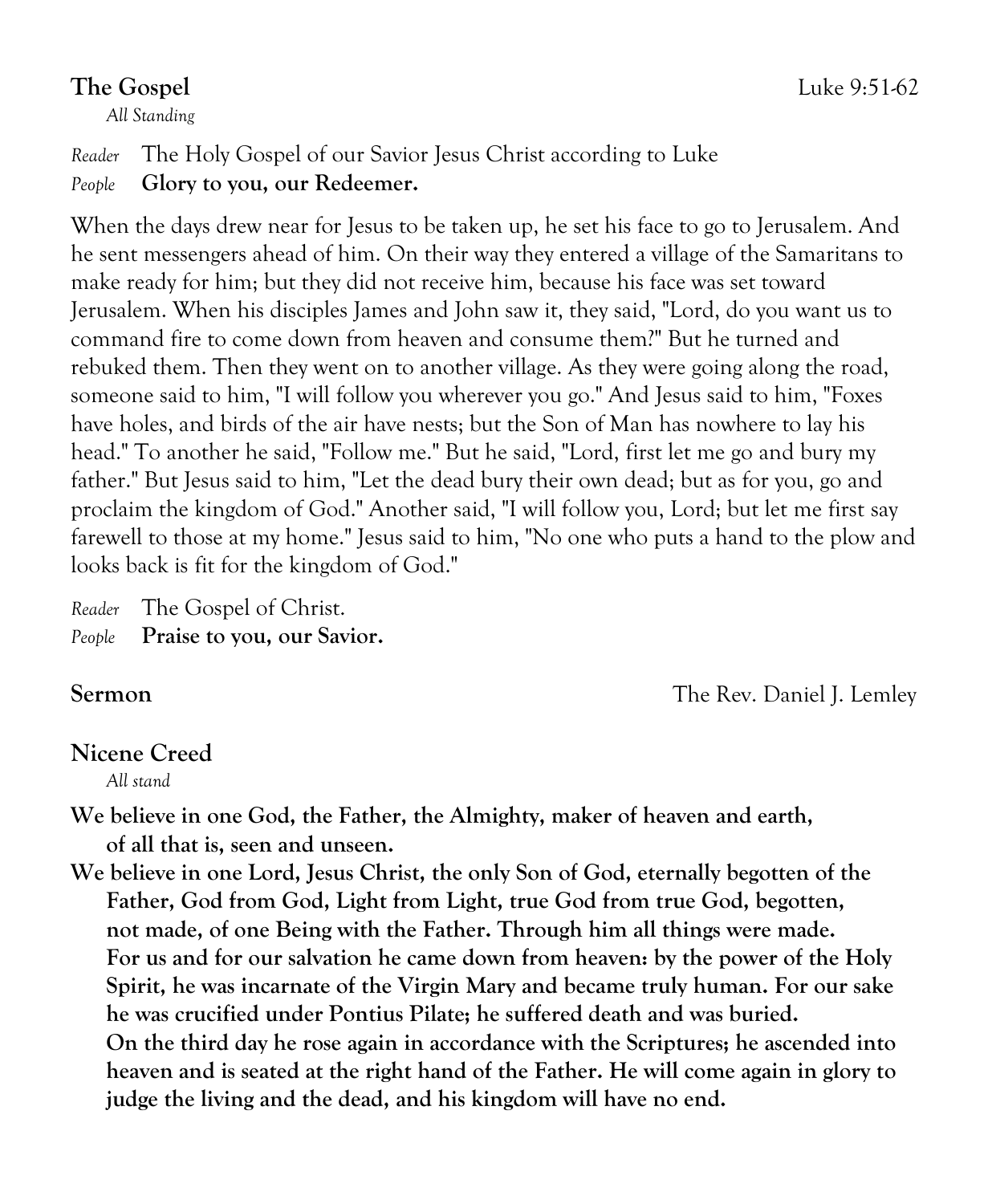- **We believe in the Holy Spirit, the Lord, the giver of life, who proceeds from the Father and the Son, who with the Father and the Son is worshiped and glorified, who has spoken through the Prophets.**
- **We believe in one holy catholic and apostolic Church.**
- **We acknowledge one baptism for the forgiveness of sins.**

**We look for the resurrection of the dead, and the life of the world to come. Amen.**

# **Prayers of the People**

*The people may stand, sit, or kneel. The congregation responds by reading the words in* **bold***.*

In peace, let us pray to Jesus our Lord, who lives for ever to make intercession for us.

Lord of the Church, by your Spirit, empower all Christian people and the work of your Church in every land. Give us grace to proclaim the gospel in thought, word and deed. In faith we pray, **Lord, graciously hear us.**

Savior of the world, be present in all places of suffering, violence, and pain; and bring hope even in the darkest night. Inspire us, to continue your work of reconciliation this day. In faith we pray, **Lord, graciously hear us.**

We pray for the victims of war and the perpetrators of evil and destruction, remembering especially Ukraine and any other country in conflict with itself or neighbor. We pray for those in harm's way, remembering especially our military, national guard, coast guard, police and first responders.

In faith we pray, **Lord, graciously hear us.**

Shepherd and Guardian of our souls, guide and enable all who lead and serve this community and those on whom we depend for our daily needs. Grant that we may seek the peace and welfare of this place. We pray for our teachers, mentors, and educators, remembering especially the Sandy Lane Elementary community. In faith we pray, **Lord, graciously hear us.**

We pray for those celebrating their birthdays this week, especially Diane Densmore. And also for those celebrating their anniversaries. In faith we pray, **Lord, graciously hear us.**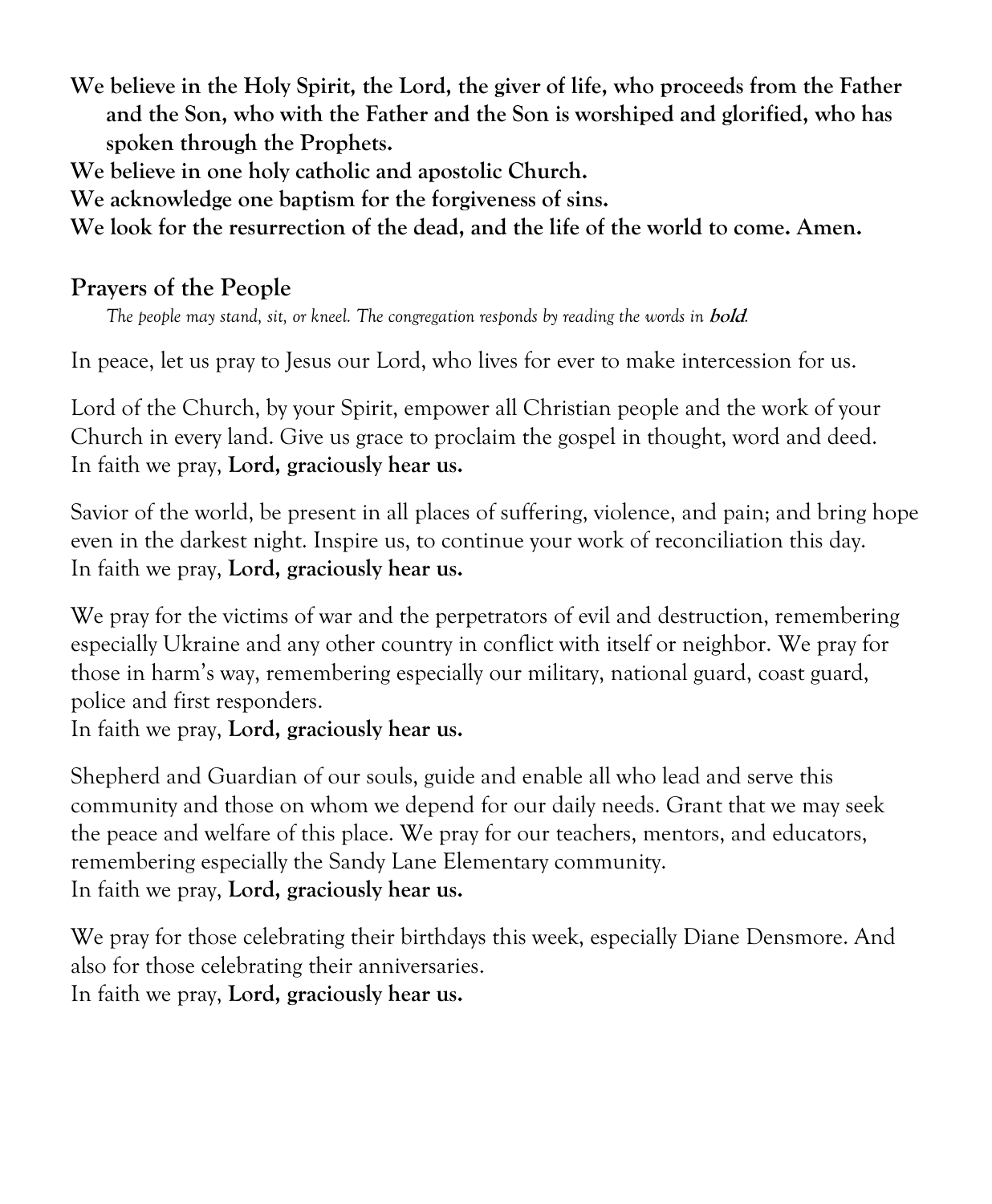Great Physician, stretch out your hand to bring comfort, wholeness, and peace to all who suffer in body, mind, or spirit. Fill us with compassion, that we may be channels of your healing love. We pray especially for Art, Robert, Eleanor, Linda, Mary Lou, Jack, Maria, Joanne, Christie, Marlene, Michael, Kostek, Susan, and Kristin. In faith we pray, **Lord, graciously hear us.**

Conqueror of death, remember those whom we love but see no longer. Help us to live this day in the sure and certain hope of your eternal victory. In faith we pray, **Lord, graciously hear us.**

Let us commend ourselves, and all for whom we pray, to the mercy and protection of God. *Silence*

*Celebrant continues*

O Lord our God, we ask that you accept these prayers. In the greatness of your mercies, look with favor upon us and all who turn to you for help. You are gracious, O Lord, and to you we give glory, Father, Son, and Holy Spirit, now and for ever. **Amen.**

# **Confession of Sin**

*Celebrant* Let us confess our sins to God.

*Silence may be kept*

*Celebrant and People*

**God of all mercy, we confess that we have sinned against you, opposing your will in our lives. We have denied your goodness in each other, in ourselves, and in the world you have created. We repent of the evil that enslaves us, the evil we have done, and the evil done on our behalf. Forgive, restore, and strengthen us through our Savior Jesus Christ, that we may abide in your love and serve only your will. Amen.**

#### *Celebrant*

Almighty God have mercy on you, forgive you all your sins through the grace of Jesus Christ, strengthen you in all goodness, and by the power of the Holy Spirit keep you in eternal life. **Amen.**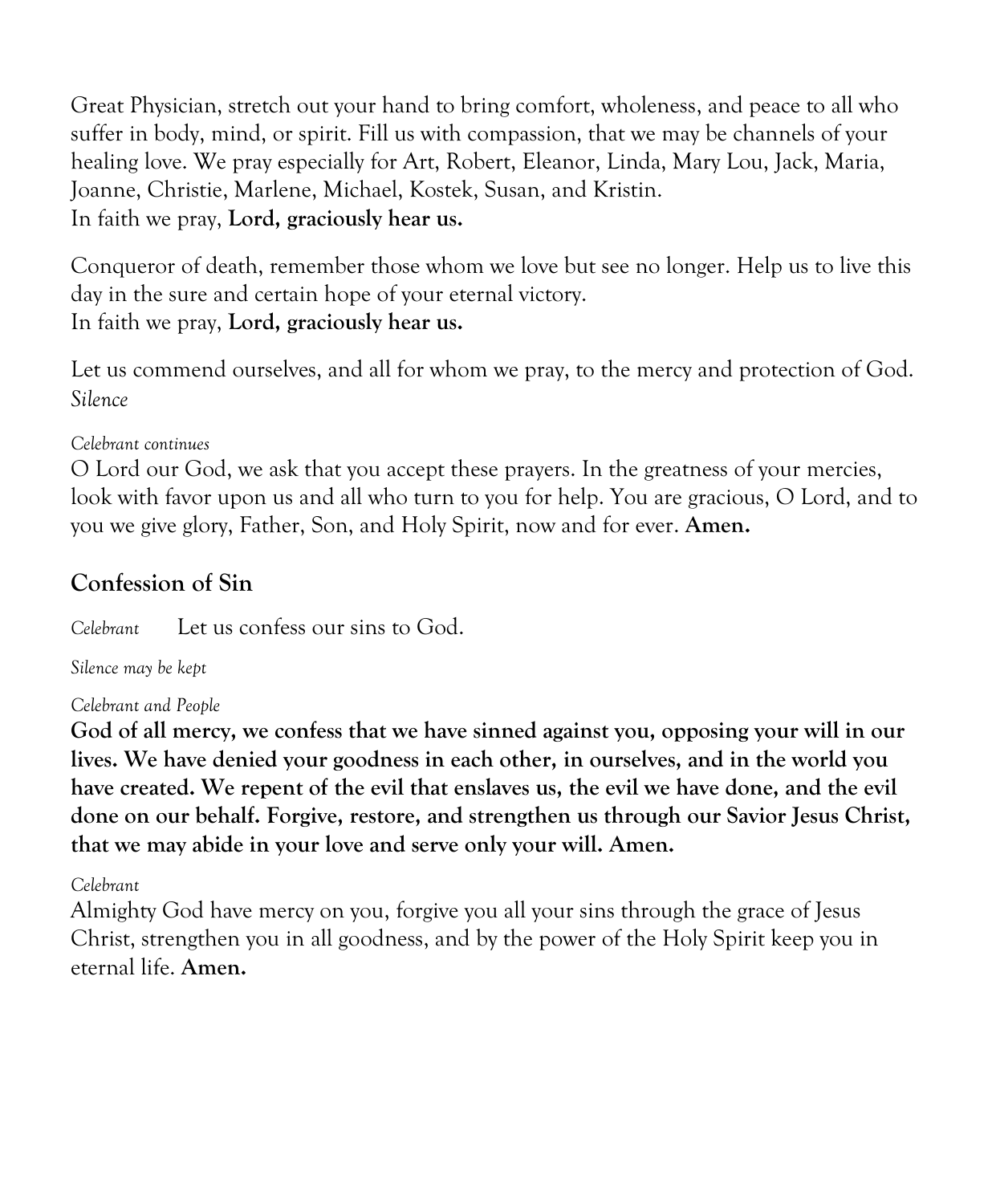# **The Peace**

*Celebrant* The peace of Christ be always with you. *People* **And also with you.**

*The Ministers and the People may greet one another in the name of the Lord.*

#### **Announcements**

*Announcements may be made at this point in the service.*

| <b>Offertory Anthem</b> (10am)          | "Elijah Rocks" | Traditional                   |
|-----------------------------------------|----------------|-------------------------------|
| Presentation Hymn (10am)                | Doxology       | Hymn 380, Verse 3 (Blue Book) |
| The people stand and sing the following |                |                               |

**Praise God, from whom all blessings flow; praise him, all creatures here below;**

**praise him above, ye heavenly hosts: praise Father, Son, and Holy Ghost.**

# **Holy Communion Great Thanksgiving: Eucharist Prayer I**

*With the people standing, the Celebrant proceeds*

| Celebrant | The Lord be with you.                      |
|-----------|--------------------------------------------|
| People    | And also with you.                         |
| Celebrant | Lift up your hearts.                       |
| People    | We lift them to the Lord.                  |
| Celebrant | Let us give thanks to the Lord our God.    |
| People    | It is right to give our thanks and praise. |

*The Celebrant continues*

It is truly right, and good and joyful, to give you thanks, all-holy God, source of life and fountain of mercy.

You have filled us and all creation with your blessing and fed us with your constant love; you have redeemed us in Jesus Christ and knit us into one body. Through your Spirit you replenish us and call us to fullness of life.

Therefore, joining with Angels and Archangels and with the faithful of every generation, we lift our voices with all creation as we sing (say):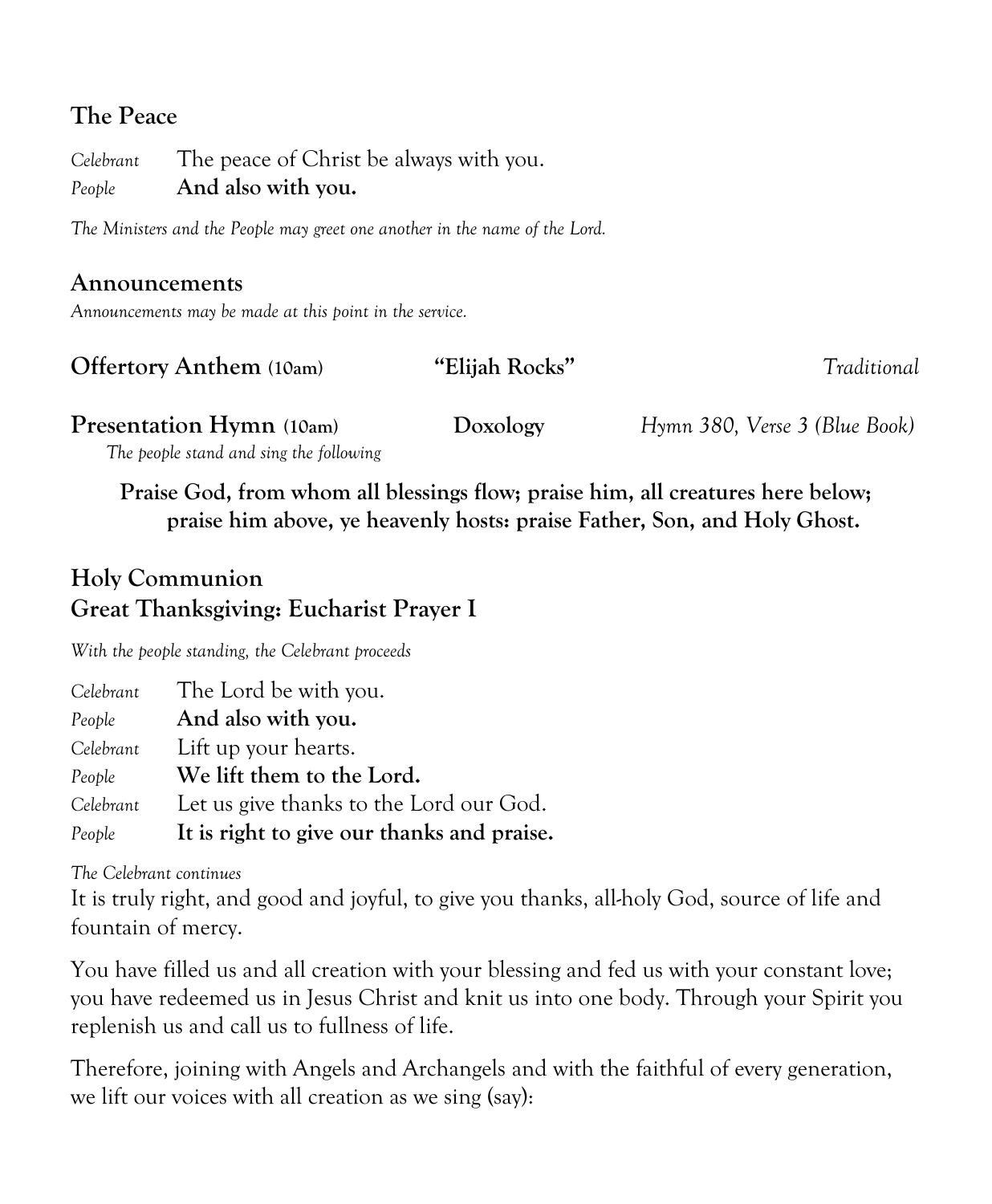# *The following is said by all*

# **Holy, holy, holy Lord, God of power and might, heaven and earth are full of your glory. Hosanna in the highest.**

# **Blessed is he who comes in the name of the Lord.**

# **Hosanna in the highest.**

*The people may stand, sit, or kneel. The Celebrant continues*

Blessed are you, gracious God, creator of the universe and giver of life. You formed us in your own image and called us to dwell in your infinite love. You gave the world into our care that we might be your faithful stewards and show forth your bountiful grace.

But we failed to honor your image in one another and in ourselves; we would not see your goodness in the world around us; and so we violated your creation, abused one another, and rejected your love. Yet you never ceased to care for us, and prepared the way of salvation for all people.

Through Abraham and Sarah you called us into covenant with you. You delivered us from slavery, sustained us in the wilderness, and raised up prophets to renew your promise of salvation. Then, in the fullness of time, you sent your eternal Word, made mortal flesh in Jesus. Born into the human family, and dwelling among us, he revealed your glory. Giving himself freely to death on the cross, he triumphed over evil, opening the way of freedom and life.

On the night before he died for us, our Savior Jesus Christ took bread, and when he had given thanks to you, he broke it, and gave it to his friends, and said: "Take, eat: This is my Body which is given for you. Do this for the remembrance of me."

As supper was ending, Jesus took the cup of wine, and when he had given thanks, he gave it to them, and said: "Drink this, all of you: This is my Blood of the new Covenant, which is poured out for you and for all for the forgiveness of sins. Whenever you drink it, do this for the remembrance of me."

Therefore we proclaim the mystery of faith:

*Celebrant and People* **Christ has died. Christ is risen. Christ will come again.**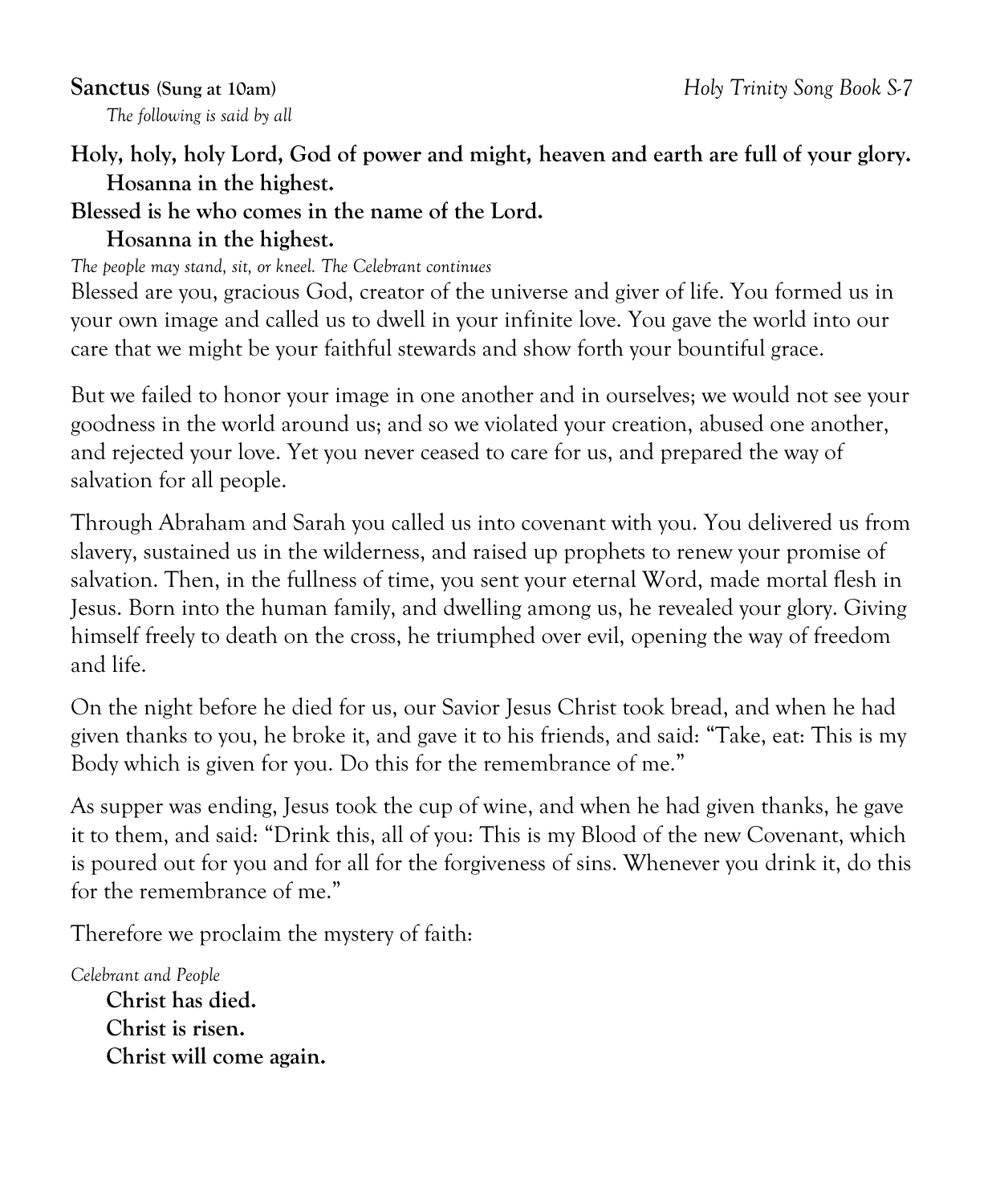#### *The Celebrant continues*

Remembering his death and resurrection, we now present to you from your creation this bread and this wine. By your Holy Spirit may they be for us the Body and Blood of our Savior Jesus Christ. Grant that we who share these gifts may be filled with the Holy Spirit and live as Christ's Body in the world. Bring us into the everlasting heritage of your daughters and sons, that with all your saints, past, present, and yet to come, we may praise your Name for ever. Through Christ and with Christ and in Christ, in the unity of the Holy Spirit, to you be honor, glory, and praise, for ever and ever. **AMEN!** And now, as our Savior Christ has taught us, we are bold to pray,

#### *People and Celebrant*

**Our Father, who art in heaven, hallowed be thy Name, thy kingdom come, thy will be done, on earth as it is in heaven. Give us this day our daily bread. And forgive us our trespasses, as we forgive those who trespass against us. And lead us not into temptation, but deliver us from evil. For thine is the kingdom, and the power, and the glory, for ever and ever. Amen.**

# **The Breaking of the Bread**

*The Celebrant breaks the consecrated Bread*

*Celebrant* We break this bread to share in the Body of Christ. *People* **We who are many are one body, for we all share in the one bread.**

*The Celebrant says the following Invitation*

The Gifts of God for the People of God. Take them in remembrance that Christ died for you, and feed on him in your hearts by faith, with thanksgiving.

### **Ministration of the Sacrament**

*All baptized Christians are invited to receive Holy Communion. If you do not wish to receive Holy Communion but prefer a blessing, please come to the altar rail and cross your arms over your chest. To receive the consecrated bread, please hold your hands outstretched together and the minister will place the bread in your palm. To receive the consecrated wine, you may sip from the chalice or intinct (dip) the bread. For intinction, please lightly dip the bread so only the edge of the wafer touches the wine. If you desire bread only, cross your arms over your chest as the chalice minister approaches.*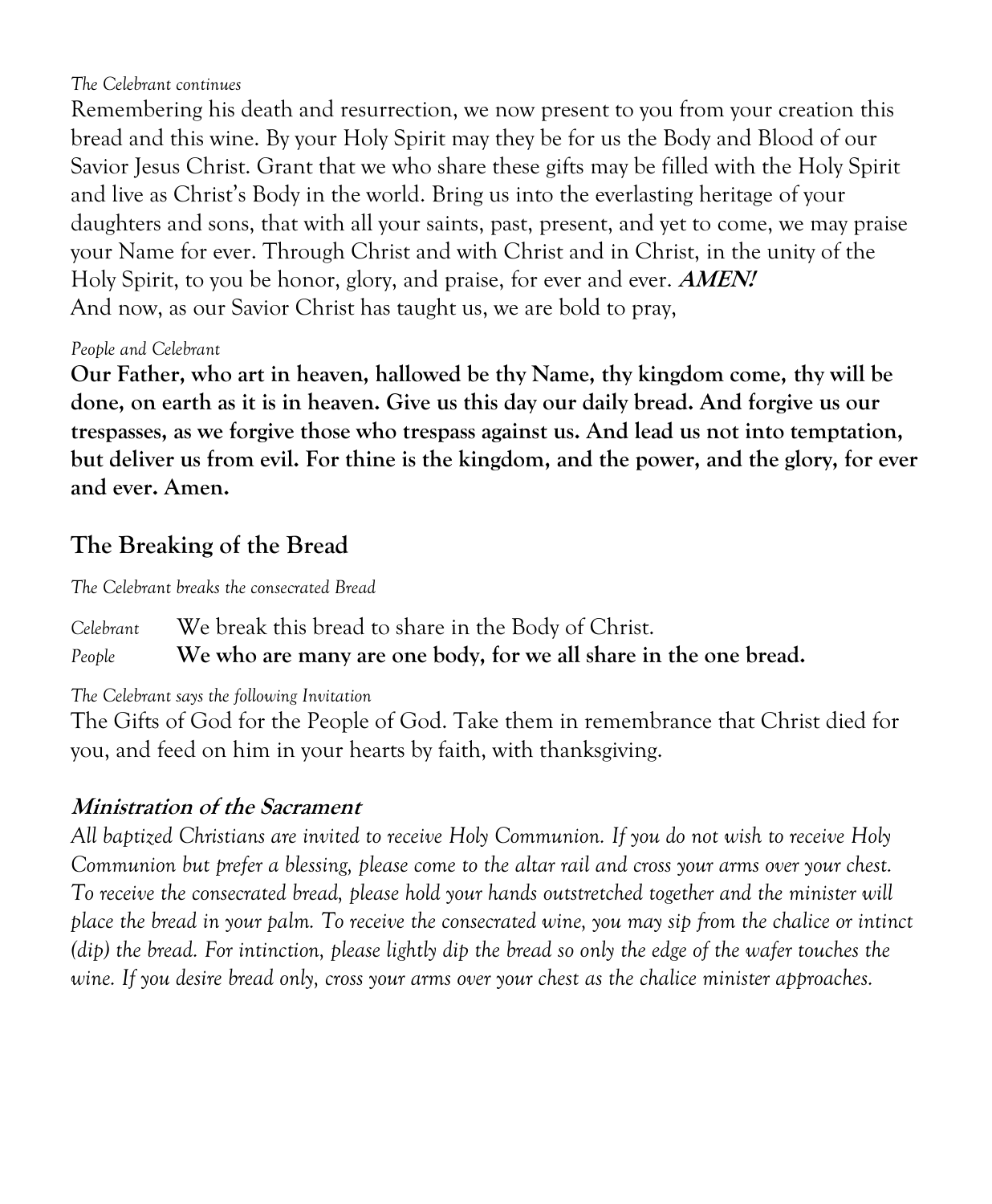| Chorus                                    | Verse 2                                       |
|-------------------------------------------|-----------------------------------------------|
| Bless the Lord, O my soul,                | You're rich in love and You're slow to anger, |
| O my soul, worship His holy Name.         | Your Name is great and Your heart is kind;    |
| Sing like never before, O my soul.        | For all Your goodness I will keep on singing, |
| I'll worship Your holy Name.              | Ten thousand reasons for my heart to find.    |
|                                           | (Chorus)                                      |
| Verse 1                                   |                                               |
| The sun comes up, it's a new day dawning; | Verse 3                                       |
| It's time to sing Your song again.        | And on that day when my strength is failing,  |
|                                           |                                               |
| Whatever may pass and whatever lies       | The end draws near and my time has come;      |
| before me,                                | Still my soul will sing Your praise unending, |
| Let me be singing when the evening comes. | Ten thousand years and then forevermore.      |
| (Chorus)                                  | (Chorus)                                      |

### **Post Communion Prayer**

*Celebrant* Let us pray.

#### *Celebrant and People*

**God of abundance, you have fed us with the bread of life and cup of salvation; you have united us with Christ and one another; and you have made us one with all your people in heaven and on earth. Now send us forth in the power of your Spirit, that we may proclaim your redeeming love to the world and continue for ever in the risen life of Christ our Savior. Amen.**

# **The Blessing**

**Concluding Hymn (10am) "O For a Thousand Tongues"** *Hymn #493 (Blue Book)*

### **The Dismissal**

*The Celebrant dismisses the people with these words*

*Celebrant* Let us go forth in the name of Christ. *People* **Thanks be to God.**

### **Postlude (10am) Improvisation**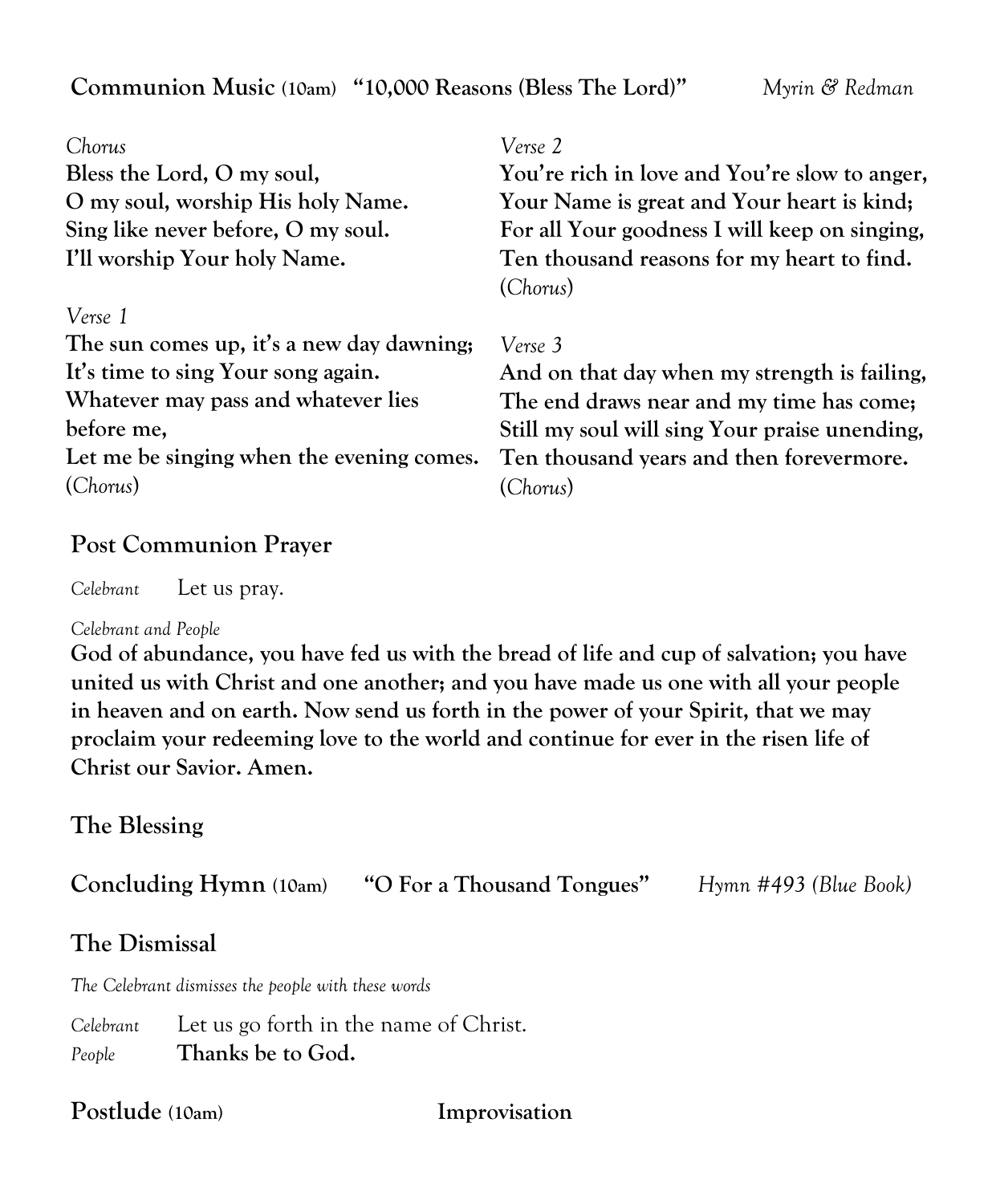

# **Welcome Our New Deacon!**

We are excited to announce that the **Rev. Bob Kinney** has officially joined the clergy team at **Holy Trinity**. Deacon Bob will be assisting our **Outreach** and **Pastoral Care** committees, as well as **alternating** his time between the 8am and 10am Sunday mornings services. Deacon Bob's first service will be **Sunday, June 26 at 8AM**.

#### **RAISE THE ROOF!**



#### **Raise the Roof Fund**

**Pastor Daniel** is **challenging** Holy Trinity to raise **\$150,000** to replenish **half** of the funds needed to pay for our **new** roof. Please consider making an **ongoing gift** to our roof fundraiser. Thus far, we have raised over **\$42,000** towards our goal.



# **Summertime Breakfast in the Café**

**Sunday, July 3rd** we will be serving a **continental breakfast** in the Café, and every **first and third Sunday** at 9AM. There will be several different offerings so please come and enjoy great conversation, food and fellowship. Our regular hot breakfast will resume on Sunday, September 11th. We are still looking for more volunteers so if you



would like to be part of this fun ministry, please contact **Joanne Wallend** at 727-515- 4104. Wishing everyone a safe and fun-filled summer!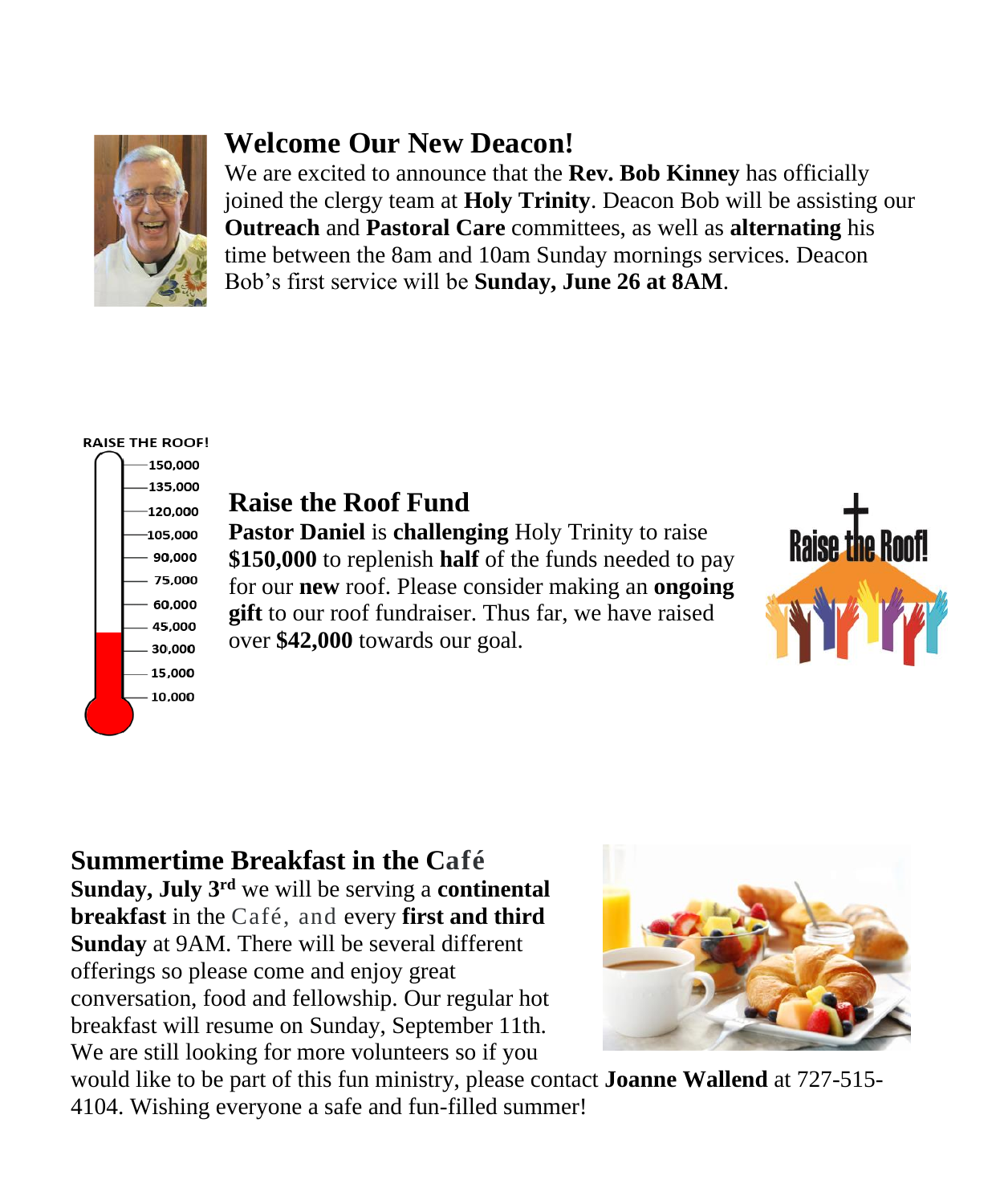# **Church Office Closed**

Our church office will be closed, **Monday, July 4th** in observance of Independence Day. We will reopen for normal hours on Tuesday, July  $5<sup>th</sup>$ , 8:30AM – 12:30PM.





# **CLEO's Ladies Fellowship Luncheon July 5th**

Our Ladies' luncheon group, CLEO's, will meet at **Joey's Italian Restaurant** at the corner of U.S.19 and Curlew Rd. on **Tuesday, July 5th at Noon.** All women are welcome and encouraged to bring a friend! Please r.s.v.p. to **Joanne Wallend** at [jwallend24@gmail.com](mailto:jwallend24@gmail.com) or 727-515-4104.

# **Laundry Love Outreach Efforts Continue**

Our June Laundry Love event increased four-fold the number of people served to 42 and the number of actual loads increased from 11 to 56! Our church provides a free laundry service on the first Wednesday of each month to those in need in our community. We pay for the washing and drying, provide detergent, dryer sheets,



conversation, and support while they wash. Please volunteer or just visit us **July 6th from 4-7PM** at Happy Bubbles Laundromat, 412 S. Missouri Ave in Clearwater. A signup sheet is in the narthex. You can also email us at **laundrylove@holytrinityclw.org** to inquire. **We are still collecting black plastic 50 gal. trash bags and allergy-free powdered detergent** (we have enough dryer sheets and regular detergent – thanks to your generosity!) A collection basket is in the narthex. Visit **[laundrylove.org](http://laundrylove.org/)** to find us on the map – we're the only one in Pinellas County!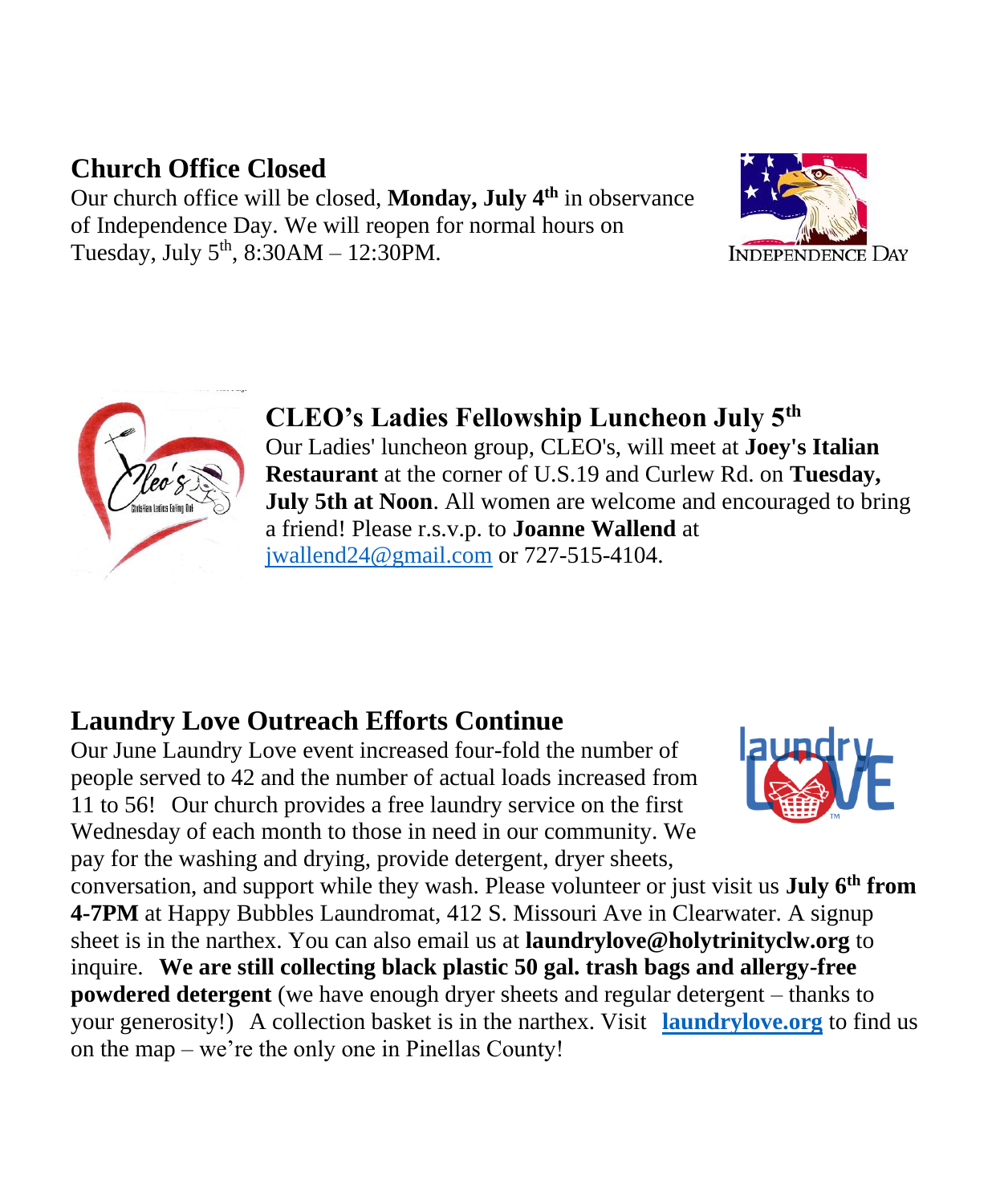# **Boating Family Event**

Holy Trinity's own **Mike Johnson** is excited to share a wonderful event in our community! **Boating Family** is hosting an **"Explore" Beach Day** at Sunset Beach, Tarpon Springs, **Saturday, July 9th 11AM – 3PM**. "Explore" is a fun day at the beach for local children and volunteers. As a Tarpon Springs Rotary Group, Boating Family strives to



provide opportunities for children of Citizens Alliance for Progress, Cops and Kids, and Boys and Girls Club to experience water-based activities – kayaking, paddle boarding, water bikes and beach activities. Lunch and snacks are provided by local businesses vested in our youth. **Please wear your Holy Trinity Tshirt on the day!** More information can be found on **Facebook group page: Boating Family Tarpon Springs.**



# **ROMEOS Men's Fellowship Luncheon July 13th**

All fellowship luncheons are held on the **second Wednesday of the month**. That said, the next ROMEOS luncheon will be held **12 Noon, Wednesday, July 13th**, at **Daddy's Grill**, 3682 Tampa Road, Oldsmar. For those of you planning to attend, we

ask that you arrive a few minutes early to help facilitate the seating arrangement.

# **Upcoming Outreach Committee Meetings**

The next Outreach meeting is **July 19th** . We'll start at 2PM so we can **pack up the 46 Sandy Lane TEACHER KITS** first, followed by our regular Zoom and In-Person meeting at 3PM. All interested persons are welcome. There will be **no August Outreach meeting**, but we will resume again on September  $20<sup>th</sup>$ 



at 3PM. Contact Karen Owen (karen@owenta.com) for more information about Holy Trinity's Outreach programs. If you can contribute your time and talent – even in a small way – you are appreciated!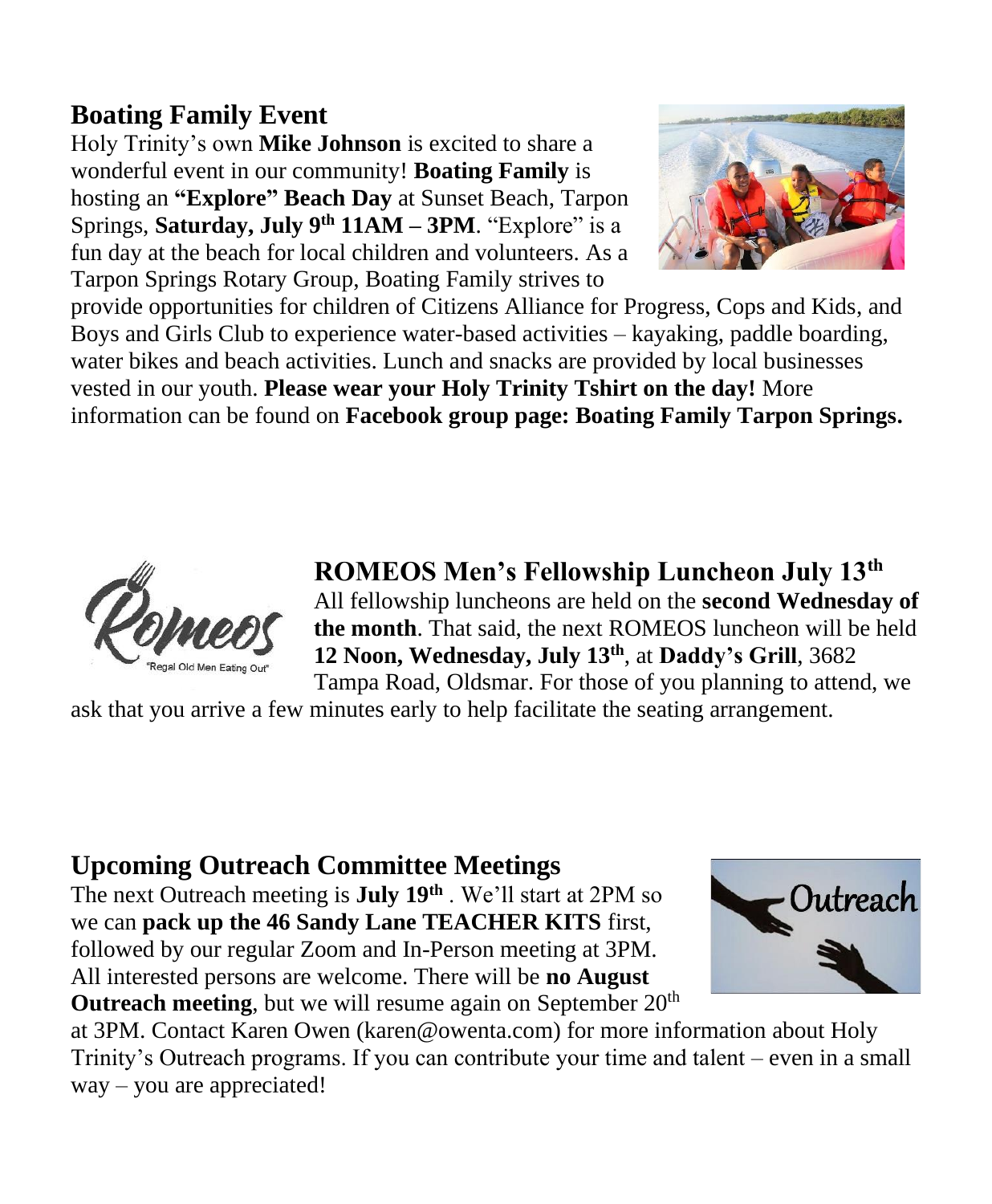

# **Sandy Lane backpack and school supply program – packing set for July 30th in the Sanctuary**

Our church is managing a **backpack program for all 340 Sandy Lane Children and 46 instructional staff this summer!** We will need 20 volunteers to help sort, pack, and assemble the backpacks and supply kits. Signup to volunteer at:

<https://tinyurl.com/SLBACKPACK22> and **mark your calendars for** 

**Saturday July 30th 8:45AM – 10AM**. We heartily thank our donor organizations, who are also invited: Junior League of Clearwater/Dunedin, Evara Health (Community Health Centers), Bill Whitehouse Memorial Fund, Holly Duncan, Clearwater Women's Club, and two private donors. Light refreshments will be provided in the narthex before the assembly-line begins, and childcare is available for our little ones!

# **Help Support Ukraine Humanitarian Efforts**

As we pray for an end to violence and for those fleeing Ukraine, please also pray for Episcopal Relief & Development and other ecumenical agencies working

Episcopal **Relief & Development Working Together for Lasting Change** 

to respond to the current crisis. Donations to Episcopal Relief & Development's [Ukraine](https://support.episcopalrelief.org/ukraineresponse?ID=220301DP0DS0100&utm_medium=web&utm_campaign=fy22ukraine&utm_source=220301DP0DS0100)  [Crisis Response Fund](https://support.episcopalrelief.org/ukraineresponse?ID=220301DP0DS0100&utm_medium=web&utm_campaign=fy22ukraine&utm_source=220301DP0DS0100) will help the organization and its partners continue to provide assistance to people displaced by the crisis in Ukraine. **Please consider partnering with Episcopal Relief & Development in this response.** Visit [episcopalrelief.org](https://www.episcopalrelief.org/product/ukraine-crisis-response/) for more information.

# **HELP SPREAD THE WORD ABOUT HOLY TRINITY**



- **FOLLOW** Holy Trinity on Social Media (Facebook and Instagram).
- **LIKE** Holy Trinity posts increasing our visibility.
- **SHARE** Holy Trinity posts on your own Facebook or Instagram page, if you are comfortable doing so.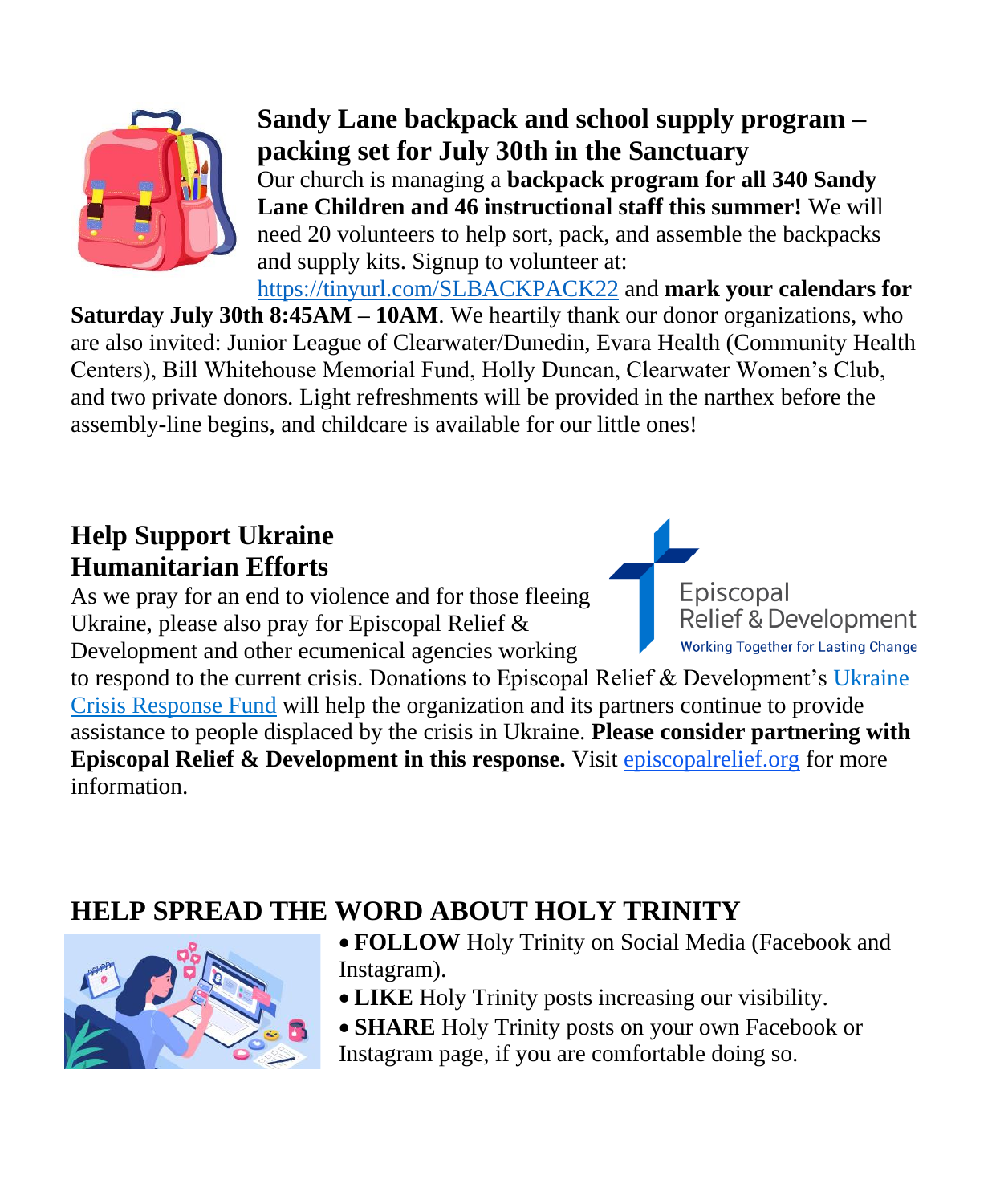

# **Food and Personal Care Item Donations go to HEP Food Pantry in June**

In June your food donations will be collected for the Homeless Empowerment Program (HEP) in Clearwater. Please bring your

items and **deposit near the sign in the Narthex**. Thank you for your continuing support to those in our community who are struggling.

# **Thrift Shop Sales This Week**



**5[0%](https://www.bing.com/ck/a?!&&p=ebfe9bee6b760cac78cb38100216fa6c83d6eb4e138e0f2f22836be6a9c12e63JmltdHM9MTY1NDAwNzg5OCZpZ3VpZD01OTk3NWYyNC1jYTI4LTQ5ZGItYmYzOC1kYjk1OTkyY2FlNjImaW5zaWQ9NTIxOQ&ptn=3&fclid=4fd96d8c-e0ef-11ec-8001-dfa331559b36&u=a1aHR0cHM6Ly93d3cuaG90c3ltYm9sLmNvbS9zeW1ib2wvY2VudC1zaWdu&ntb=1) OFF FOR SENIORS!** June  $26 -$  July 2

**Diane Densmore's 80th Birthday Sale! 80% EVERYTHING!** One Day Only! June 29



# **Upcoming Events:**

Sandy Lane Backpack Packing Day Saturday, July 30, 2022 Blessing of the Backpacks Sunday, July 31, 2022 Ultreya – Cursillo Sunday, August 21, 2022 Fall Kickoff – Ministry Fair Sunday, September 11, 2022 Blessing of the Animals Tuesday, October 4, 2022 All Saints Service & Chili Cookoff Sunday, November 1, 2022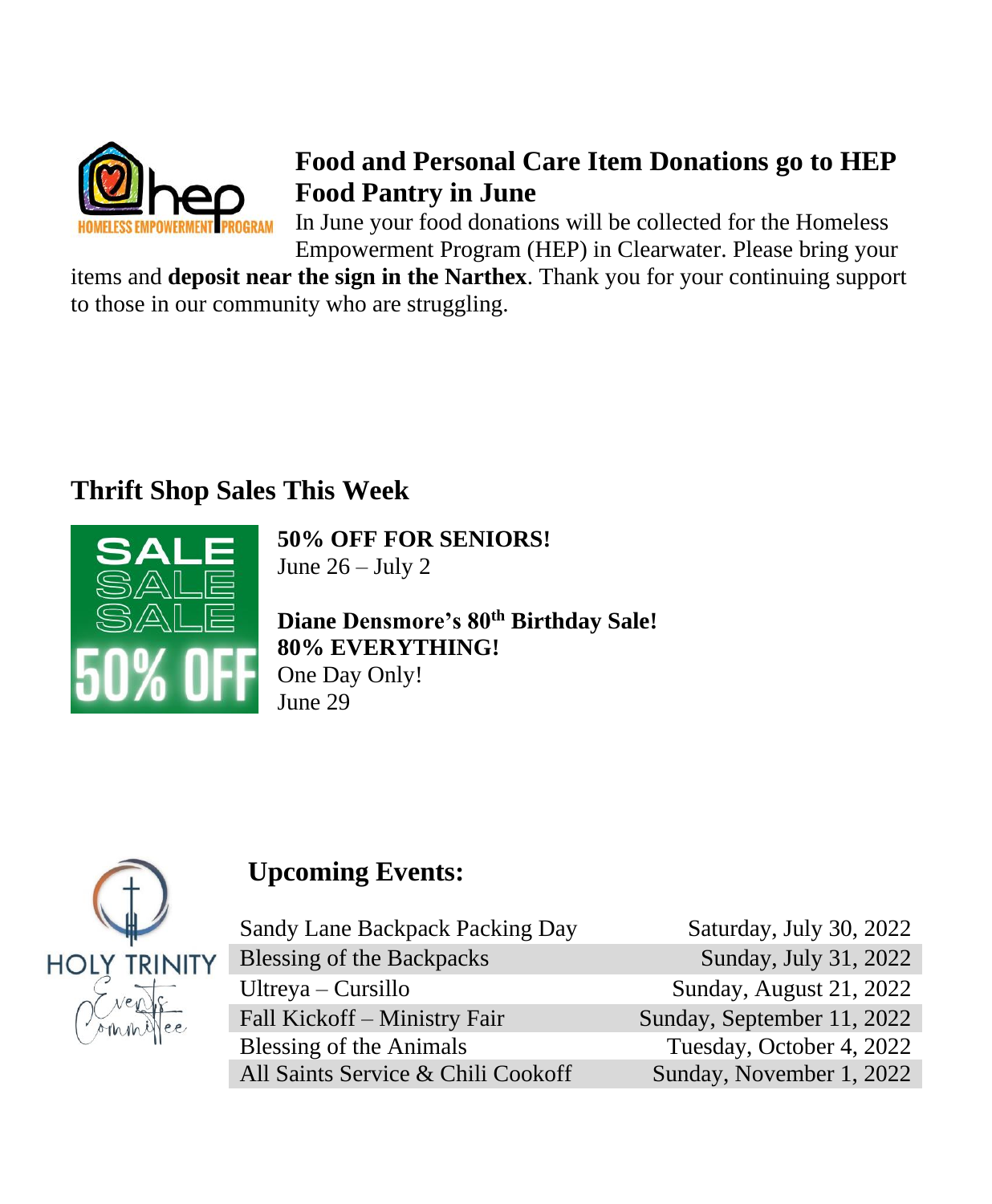# **Third Sunday after Pentecost June 26, 2022 Participants in today's services**

| Celebrant:   | Rev. Daniel J. Lemley                      |
|--------------|--------------------------------------------|
| Altar Guild: | Betty Strout, Mickey Vallejo, Eileen World |
| Music:       | Jeremy Silverman                           |

| Lector $1st$ Reading:                | Joanne Wallend           |
|--------------------------------------|--------------------------|
| Crucifer, Server, Psalm:             | <b>Bill Kaempfer</b>     |
| Lector $2nd$ Reading:                | Jim Glover               |
| Prayers of the People, Chalice:      | Jim Glover               |
| Usher:                               | Janet Curnutt            |
| 10 a.m. Service                      |                          |
| Host, Server, Prayers of the People: | Alain Robitaille         |
| Torchbearers:                        | Alain Robitaille. Mickey |

| TV dilli del vice                    |                      |
|--------------------------------------|----------------------|
| Host, Server, Prayers of the People: | Alain Robitai        |
| Torchbearers:                        | Alain Robitai        |
| Crucifer:                            | Michelle Lur         |
| Lector1 <sup>st</sup> Reading:       | Meredith Sto         |
| Lector Psalm:                        | Michelle Lur         |
| Lector $2nd$ Reading:                | Mickey Valle         |
| Chalices:                            | Michele Lurc         |
| Usher:                               | <b>Janet Curnutt</b> |
|                                      |                      |

y Vallejo lle Lurch lith Stone lle Lurch ev Vallejo le Lurch, Mickey Vallejo

Thank you and bless all our volunteers for their contribution to our service today.

# *The flowers on the altar are given in celebration of the anniversary of Diane & David Densmore, and in thanksgiving for Diane's 80th birthday.*



8 a.m. Service

To sign up for a floral dedication, add your name to the date of your choice on the poster in the narthex. Please fill out an "Altar Flowers" card, then place the card and your check for \$65 flower donation in the collection plate.

The deadline for reservations is the Sunday prior to your requested date. *Please contact Anne in the office with any questions.*